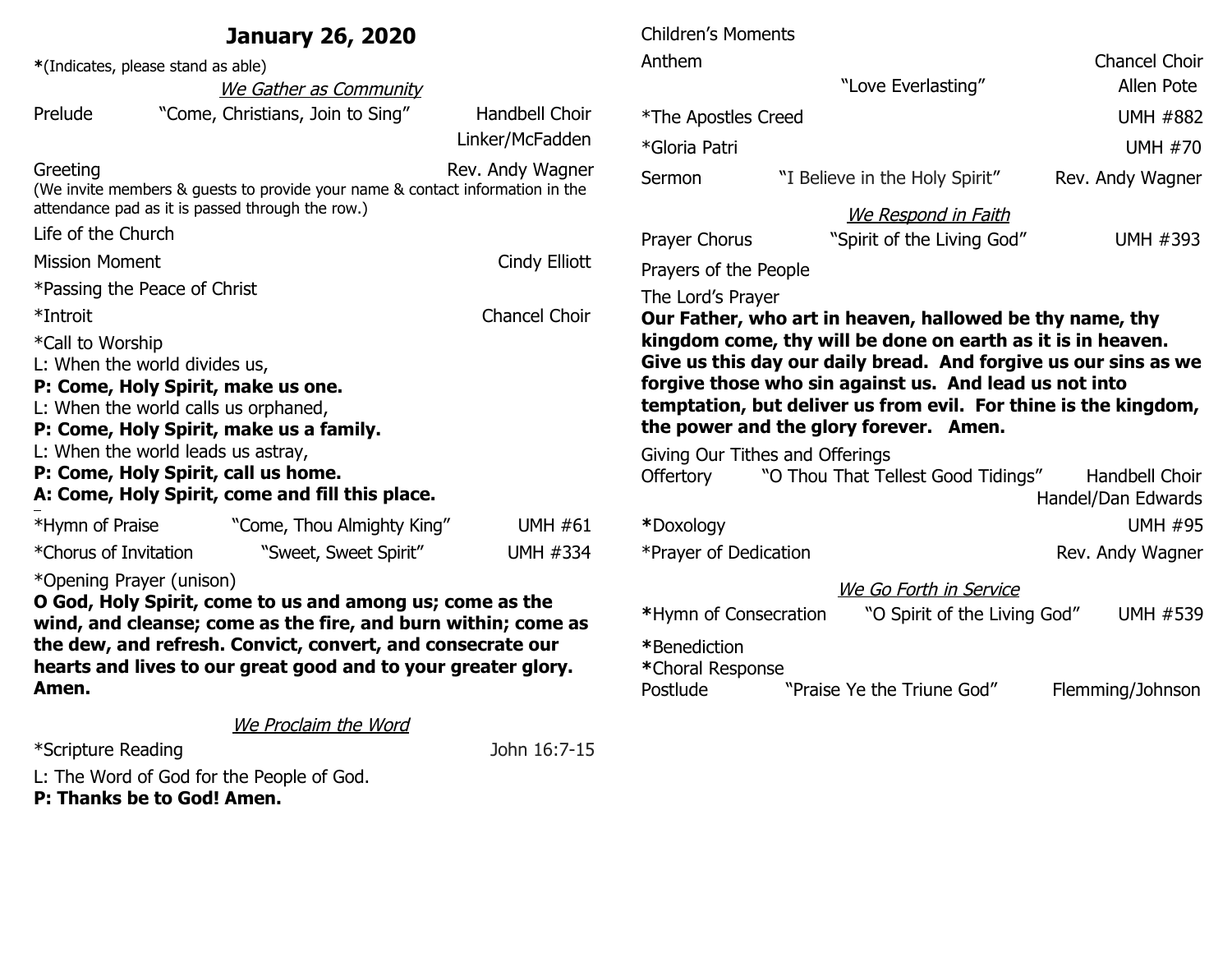

| <b>Monday</b>    | Preschool Adv. Board               | 12:30 pm          | Library                      |  |
|------------------|------------------------------------|-------------------|------------------------------|--|
| 27.              | Bible Study w/ Pastor Andy         | $2:00 \text{ pm}$ | Parlor                       |  |
|                  | <b>Cub Scouts</b>                  |                   | 6:30 pm Rm 5, 11, 12, 15 A,B |  |
|                  | <b>Boy Scouts</b>                  | 7:00 pm Rm 15 C   |                              |  |
| <b>Tuesday</b>   | Xenia H.S. Winter Guard            | 3:30 pm FCC       |                              |  |
| 28               | Volleyball                         | 6:00 pm FCC       |                              |  |
|                  | <b>Ad Board Council</b>            | 6:30 pm Rm 6      |                              |  |
| <b>Wednesday</b> | DEADLINE FOR 2/2/20 BULLETIN       |                   |                              |  |
| 29               | <b>Handbell Practice</b>           |                   | 6:15 pm Music Room           |  |
|                  | <b>Choir Practice</b>              |                   | 7:30 pm Sanctuary            |  |
| Thursday         | <b>Beard Memorial Service</b>      |                   | 11:00 am Sanctuary           |  |
| 30               | <b>Bible Study</b>                 | 10:00 am Parlor   |                              |  |
|                  | Prayer Shawl                       | 11:30 am Parlor   |                              |  |
|                  | Volleyball                         | 6:00 pm FCC       |                              |  |
| <b>Friday</b>    | Xenia H.S. Winter Guard            | 3:30 pm FCC       |                              |  |
| 31               |                                    |                   |                              |  |
| Saturday         |                                    |                   |                              |  |
| $\mathbf{1}$     |                                    |                   |                              |  |
| <b>Sunday</b>    | <b>Sunday School</b>               |                   | 9:00 am Preschool through    |  |
| $\overline{2}$   | Grade 5, Rm 12 & Grades 6-12, Rm 8 |                   |                              |  |
|                  | Fellowship & Coffee                |                   | 10:00 am FH 15 A & B         |  |
|                  | Worship                            |                   | 10:30 am Sanctuary           |  |
|                  | <b>Confirmation Class</b>          |                   | 4:30 pm Youth Room 16B       |  |

1

## **Sunday School Studies**

**Explorers** meet in Room 6, Leader Cheryl Vahle study of **"Leading to Easter – Searching the Soul"**.

**Double I** meet in 15C, Leader Wayne Cook study of **"30 Life Principles" by Charles F. Stanley.**

**Open Doors** meet in Parlor studying "**A Life-Changing Encounter with God's Word from the Book of Mark" by The Navigators**.

**Friends & Followers** meet in the Library, Leader is Chad Mossing will be studying **Didn't See It Coming.**

**Grades 6-12** will meet in The Edge, Leader Joyce Smith.

**Preschool – Grade 5** Join the children under the leadership of Betsy Murray, Karen Mossing, and Kylie Fleming for Bible Stories and activities to reinforce the Bible Story of the day.



| <b>January 26, 2020</b><br><b>Worship Team</b> |                                                               |  |  |  |
|------------------------------------------------|---------------------------------------------------------------|--|--|--|
| <b>Ushers</b>                                  | Gerald Mahan, Bill Turner,<br><b>Rick Smith, Chad Mossing</b> |  |  |  |
| Greeters                                       | Jim Osburn & Joyce Osburn                                     |  |  |  |
| Liturgist                                      | <b>Joe Kennedy</b>                                            |  |  |  |
| <b>Acolytes</b>                                | <b>Will Mossing</b>                                           |  |  |  |
| Organist                                       | Carol Stewart                                                 |  |  |  |
| <b>Choir Director</b>                          | <b>Jim McPeek</b>                                             |  |  |  |



Sharing Faith, Building Community

Rev. Andy Wagner (937) 372-7601 ext. 13 [pastorandy@fcum.org](mailto:pastorandy@fcum.org) ♦ [www.fcum.org](http://www.fcum.org/)

Like and Follow us on Facebook @ FCUM.Xenia

**We are a Stephen Ministry Congregation**